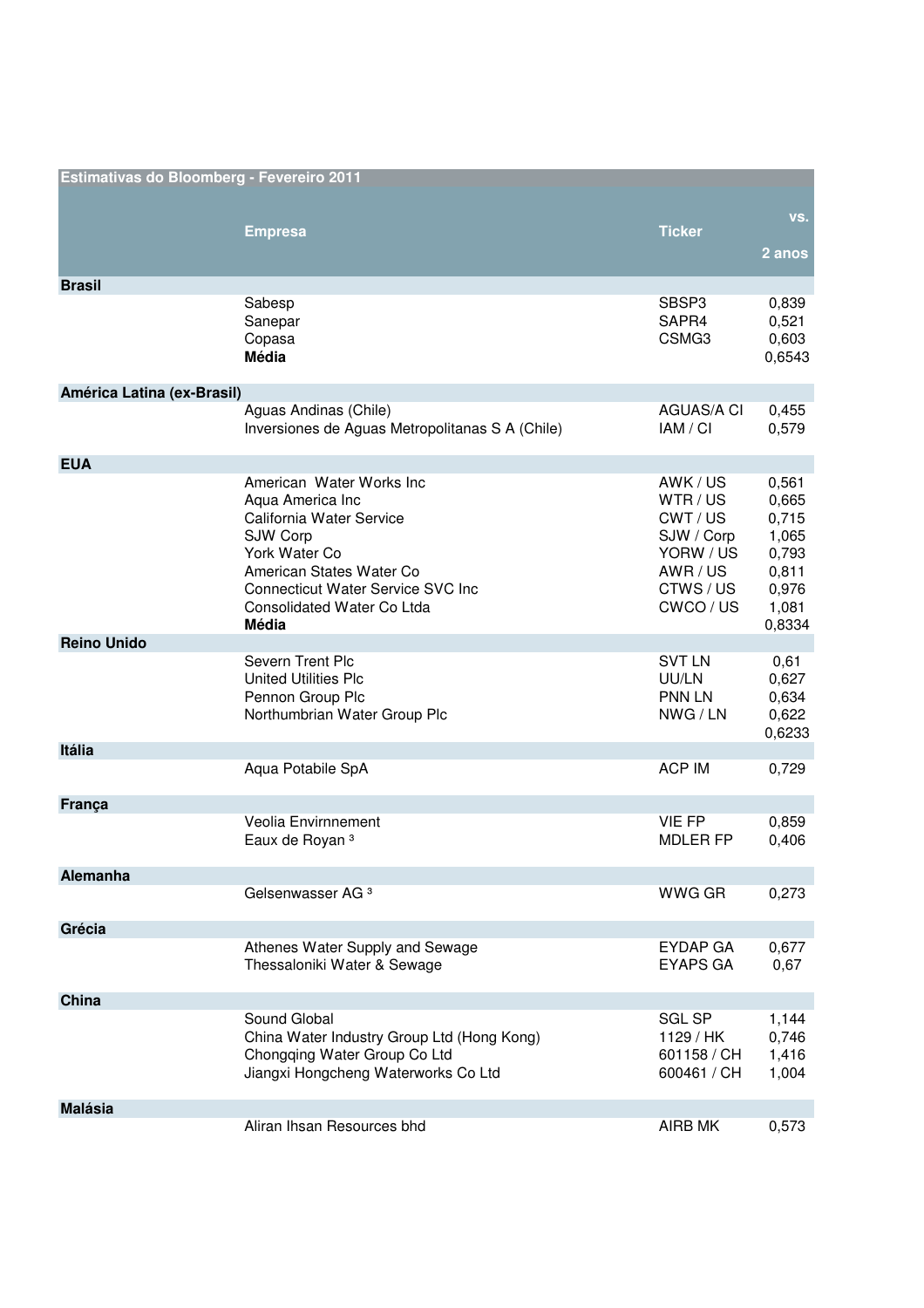| <b>Vietnam</b>   |                                                                                                                      |                                            |                |
|------------------|----------------------------------------------------------------------------------------------------------------------|--------------------------------------------|----------------|
|                  | Bem Thanh Water Supply JSC <sup>3</sup><br>Cho Lon Wasuco JSC <sup>3</sup><br>Gia Dinh Water Supply JSC <sup>3</sup> | <b>BTW VN</b><br>CLW / VN<br><b>GDW VN</b> | 1,01<br>1,236  |
| <b>Tailandia</b> |                                                                                                                      |                                            |                |
|                  | Eastern Water Resources Development and Management Plc EASTW TB                                                      |                                            | 0,568          |
| República Tcheca |                                                                                                                      |                                            |                |
|                  | Energoaqva AS <sup>3</sup>                                                                                           | ENAQ CP                                    | 0,326          |
| Romenia          |                                                                                                                      |                                            |                |
|                  | Lipomin S A Lipova <sup>3</sup>                                                                                      | LIPO RO                                    | 0,574          |
| <b>Marracos</b>  |                                                                                                                      |                                            |                |
|                  | Lydec                                                                                                                | LYD MC                                     | 0,54           |
| <b>Filipinas</b> |                                                                                                                      |                                            |                |
|                  | Manila Water Co Inc<br>Metro Pacific Investments Corp                                                                | MWC PM<br>MPI PM                           | 0,729<br>1,081 |

Fonte: Bloomberg

<sup>1</sup> Dívida baseada no valor de livro ("book value"). (Bloomberg)

² Beta para um período de 2, 5 e 10 anos com observações diárias

<sup>3</sup> Estas empresas apresentam baixa liquidez. O beta é distorcido devido ao baixo número de observações

 $4$  BRL / US\$ = 1.6692  $CLP / US$ = 474.05$  $US$ / GBP = 1.6123$  US\$ / EUR = 1.3595 SGD / US\$ = 1.2789 MYR / US\$ = 3.043 VND / US\$ = 19490  $BAM / US$ = 1.4377$  HKD / US\$ = 7.7947 CNY / US\$ = 6.5927 THB / US\$ = 30.79 CZK / US\$ = 17.9085 RON / US\$ = 3.1416 MAD / US\$ = 8.2892 PHP / US\$ = 43.828

5 Para um período de 6 meses - excluindo ADR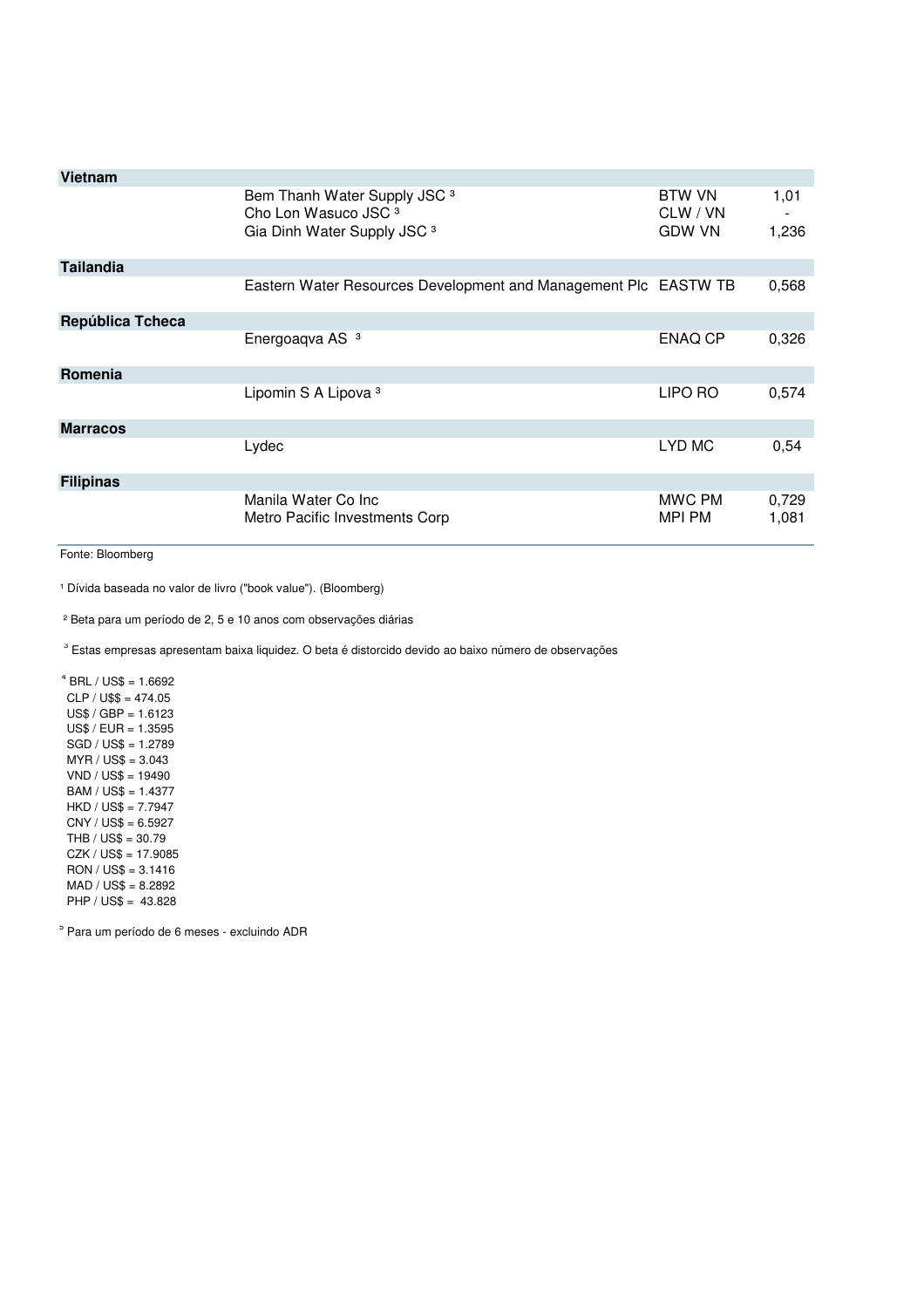| Beta Estimado Bloomberg <sup>2</sup>                             |                                                                                      | Alavancagem <sup>1</sup>                                                         |                                                                  | Marketcap (milhões)                                                                  |                                                                                            | Volume médio                                                                             |                                                          |                                                          |                                                                |
|------------------------------------------------------------------|--------------------------------------------------------------------------------------|----------------------------------------------------------------------------------|------------------------------------------------------------------|--------------------------------------------------------------------------------------|--------------------------------------------------------------------------------------------|------------------------------------------------------------------------------------------|----------------------------------------------------------|----------------------------------------------------------|----------------------------------------------------------------|
| ndice Local                                                      | 5 anos 10 anos 2 anos                                                                |                                                                                  | vs.Indice S&P 500                                                | 5 anos 10 anos                                                                       | Debt-to-<br><b>Equity</b>                                                                  | Debt-to-<br><b>Capital</b>                                                               | <b>Moeda Local</b>                                       | <b>Dólar</b>                                             | transacionado por<br>dia (milhares<br>US\$/dia) $5$            |
| 0,888<br>0,549<br>0,685<br>0,707                                 | 0,903<br>0,578<br>0,7405                                                             | 0,834<br>0,494<br>0,595<br>0,641                                                 | 0,969<br>0,571<br>0,72<br>0,753                                  | 0,875<br>0,55<br>$\blacksquare$                                                      | 77,71%<br>47,46%<br>32,41%                                                                 | 43,73%<br>32,32%<br>24,48%                                                               | 9.205<br>783<br>3.279<br>13.266                          | 5.514<br>469<br>1.964                                    | 5.883<br>47<br>3.116                                           |
| 0,574<br>0,658                                                   | 0,583                                                                                | 0,373<br>0,414                                                                   | 0,401<br>0,47                                                    | 0,389                                                                                | 94,07%<br>60,44%                                                                           | 45,90%<br>37,67%                                                                         | 1.255.830<br>710.000                                     | 2.649<br>1.498                                           | 549<br>1.136                                                   |
| 0,768<br>0,85<br>1,15<br>0,575<br>0,885<br>0,87<br>1,12<br>0,888 | $\blacksquare$<br>0,747<br>0,823<br>0,95<br>0,497<br>0,843<br>0,828<br>0,9<br>0,7983 | 0,561<br>0,665<br>0,715<br>1,065<br>0,793<br>0,811<br>0,976<br>1,081<br>0,833375 | 0,768<br>0,85<br>1,15<br>0,575<br>0,885<br>0,87<br>1,12<br>0,888 | $\blacksquare$<br>0,747<br>0,823<br>0,95<br>0,497<br>0,843<br>0,828<br>0,9<br>0,7983 | 135,55%<br>132,82%<br>94,91%<br>100,40%<br>94,99%<br>90,13%<br>125,25%<br>16,83%<br>0,9886 | 57,55%<br>57,05%<br>48,69%<br>50,10%<br>48,72%<br>47,40%<br>55,61%<br>14,41%<br>0,474413 | 4.632<br>3.172<br>744<br>451<br>218<br>614<br>213<br>150 | 4.632<br>3.172<br>744<br>451<br>218<br>614<br>213<br>150 | 24.673<br>14.551<br>3.433<br>870<br>416<br>4.007<br>456<br>866 |
| 0,736<br>0,745<br>0,689<br>0,701<br>0,718                        | 0,675<br>0,703<br>0,59<br>$\blacksquare$<br>0,656                                    | 0,507<br>0,526<br>0,527<br>0,518<br>0,5195                                       | 0,598<br>0,585<br>0,58<br>0,508<br>0,568                         | 0,554<br>0,541<br>0,51<br>$\sim$<br>0,535                                            | 441,02%<br>363,17%<br>344,47%<br>785,92%<br>4,83645                                        | 81,52%<br>78,41%<br>77,50%<br>88,71%<br>0,815341                                         | 3.415<br>3.851<br>2.208<br>1.629                         | 5.506<br>6.209<br>3.560<br>2.626                         | 20.613<br>21.437<br>7.696<br>5.249                             |
| 0,764                                                            | 0,615                                                                                | 0,707                                                                            | 0,59                                                             | 0,513                                                                                | 41,39%                                                                                     | 29,28%                                                                                   | 50                                                       | 68                                                       | 54                                                             |
| 0,885<br>0,496                                                   | 0,797<br>0,506                                                                       | 0,788<br>0,403                                                                   | 0,673<br>0,487                                                   | 0,621<br>0,486                                                                       | 208,13%                                                                                    | 67,55%                                                                                   | 11.919<br>32                                             | 16.204<br>43                                             | 48.739<br>1,1                                                  |
| 0,321                                                            | 0,341                                                                                | 0,208                                                                            | 0,36                                                             | 0,363                                                                                | $\overline{\phantom{0}}$                                                                   | $\qquad \qquad \blacksquare$                                                             | 1.798                                                    | 2.444                                                    | 11                                                             |
| 0,768<br>0,777                                                   | 0,828<br>0,79                                                                        | 0,608<br>0,625                                                                   | 0,589<br>0,561                                                   | 0,575<br>0,541                                                                       | 23,47%<br>1,92%                                                                            | 19,01%<br>1,88%                                                                          | 504<br>145                                               | 685<br>197                                               | 142<br>60                                                      |
| 0,959<br>0,83<br>1,046                                           | 0,83<br>$\blacksquare$                                                               | 0,605<br>0,496<br>0,886<br>0,485                                                 | 0,535<br>0,444<br>$\frac{1}{2}$<br>0,397                         | 0,479<br>$\overline{\phantom{0}}$                                                    | 14,57%<br>53,74%<br>53,16%<br>29,13%                                                       | 12,71%<br>34,96%<br>34,71%<br>22,56%                                                     | 929<br>416<br>43.776<br>4.151                            | 726<br>53<br>6.640<br>630                                | 3.339<br>7.412<br>29.451<br>8.145                              |
| 0,91                                                             | $\blacksquare$                                                                       | 0,47                                                                             | 0,514                                                            | $\overline{\phantom{0}}$                                                             | 12,18%                                                                                     | 10,86%                                                                                   | 424                                                      | 139                                                      | 59                                                             |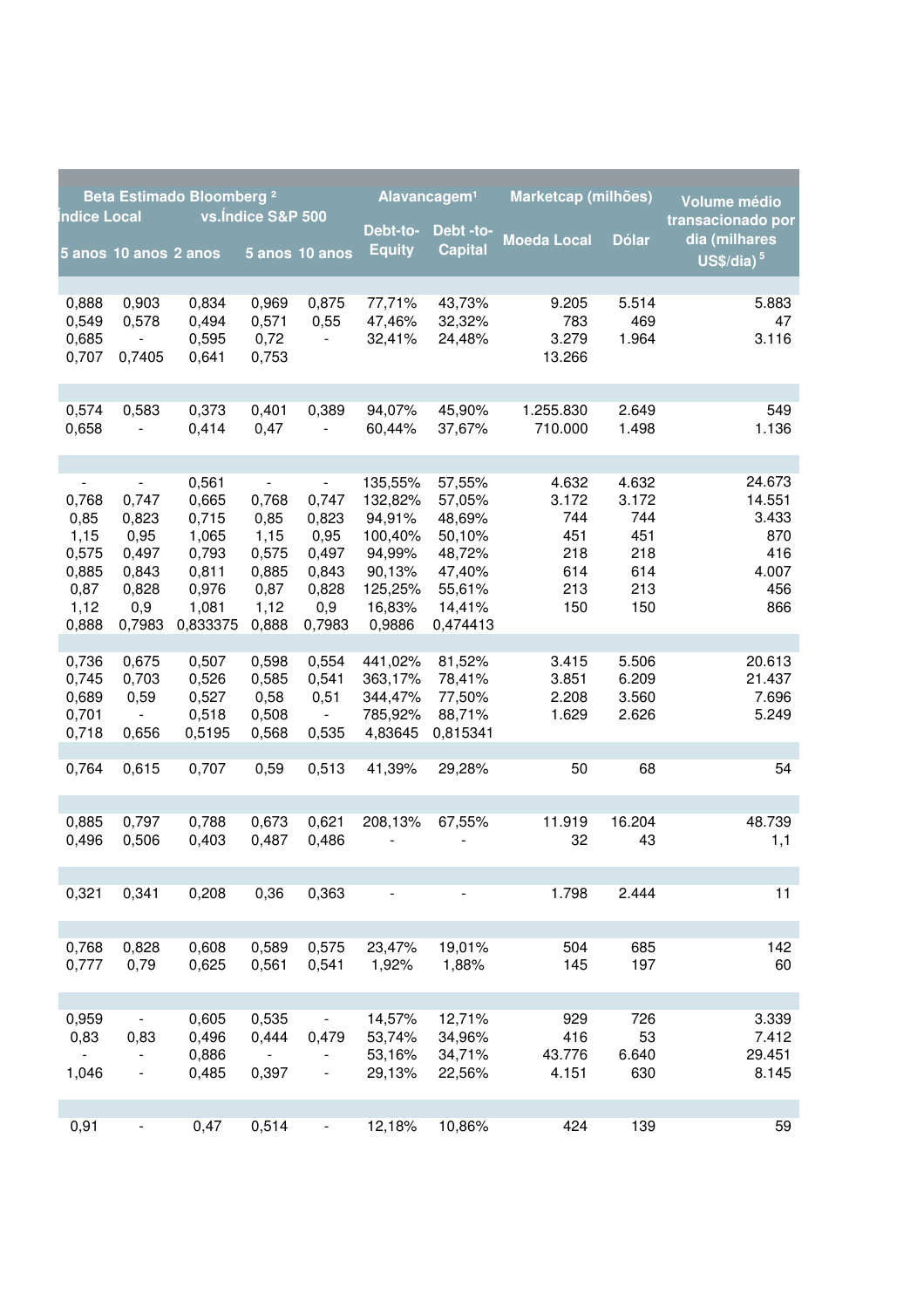| $\overline{\phantom{a}}$<br>$\overline{\phantom{a}}$ | $\blacksquare$<br>$\blacksquare$ | 0,098          | $\blacksquare$<br>$\blacksquare$ | $\overline{\phantom{0}}$<br>$\overline{\phantom{a}}$ | $\overline{\phantom{a}}$<br>7,45% | $\blacksquare$<br>6,93%  | 57.096<br>102.700 | 3<br>5      | 3<br>$\overline{\phantom{a}}$ |
|------------------------------------------------------|----------------------------------|----------------|----------------------------------|------------------------------------------------------|-----------------------------------|--------------------------|-------------------|-------------|-------------------------------|
|                                                      | $\blacksquare$                   | $-0,215$       | $\overline{\phantom{a}}$         | ۰                                                    |                                   |                          | 60.800            | 3           | 0,27                          |
|                                                      |                                  |                |                                  |                                                      |                                   |                          |                   |             |                               |
| 0,556                                                | 0,553                            | 0,408          | 0,339                            | 0,338                                                | 36,08%                            | 26,51%                   | 10.315            | 335         | 189                           |
|                                                      |                                  |                |                                  |                                                      |                                   |                          |                   |             |                               |
| 0,331                                                | 0,338                            | 0,338          | 0,335                            | 0,332                                                | $\qquad \qquad \blacksquare$      | $\overline{\phantom{0}}$ | 1.067             | 60          |                               |
|                                                      |                                  |                |                                  |                                                      |                                   |                          |                   |             |                               |
| 0,464                                                | $\blacksquare$                   | 0,462          | 0,479                            | $\blacksquare$                                       | $\overline{\phantom{a}}$          | $\overline{\phantom{a}}$ | 10                | 3           | 0,20                          |
|                                                      |                                  |                |                                  |                                                      |                                   |                          |                   |             |                               |
| 0,758                                                | $\blacksquare$                   | 0,273          | 0,359                            | $\blacksquare$                                       | 93,94%                            | 48,44%                   | 3.072             | 371         | 79                            |
|                                                      |                                  |                |                                  |                                                      |                                   |                          |                   |             |                               |
| 0,802<br>0,902                                       | $\blacksquare$<br>$\blacksquare$ | 0,382<br>0.443 | 0,356<br>0,459                   | $\blacksquare$<br>$\blacksquare$                     | 128,55%<br>70,98%                 | 56,25%<br>41,52%         | 1.058<br>70.158   | 24<br>1.601 | 891<br>3.278                  |